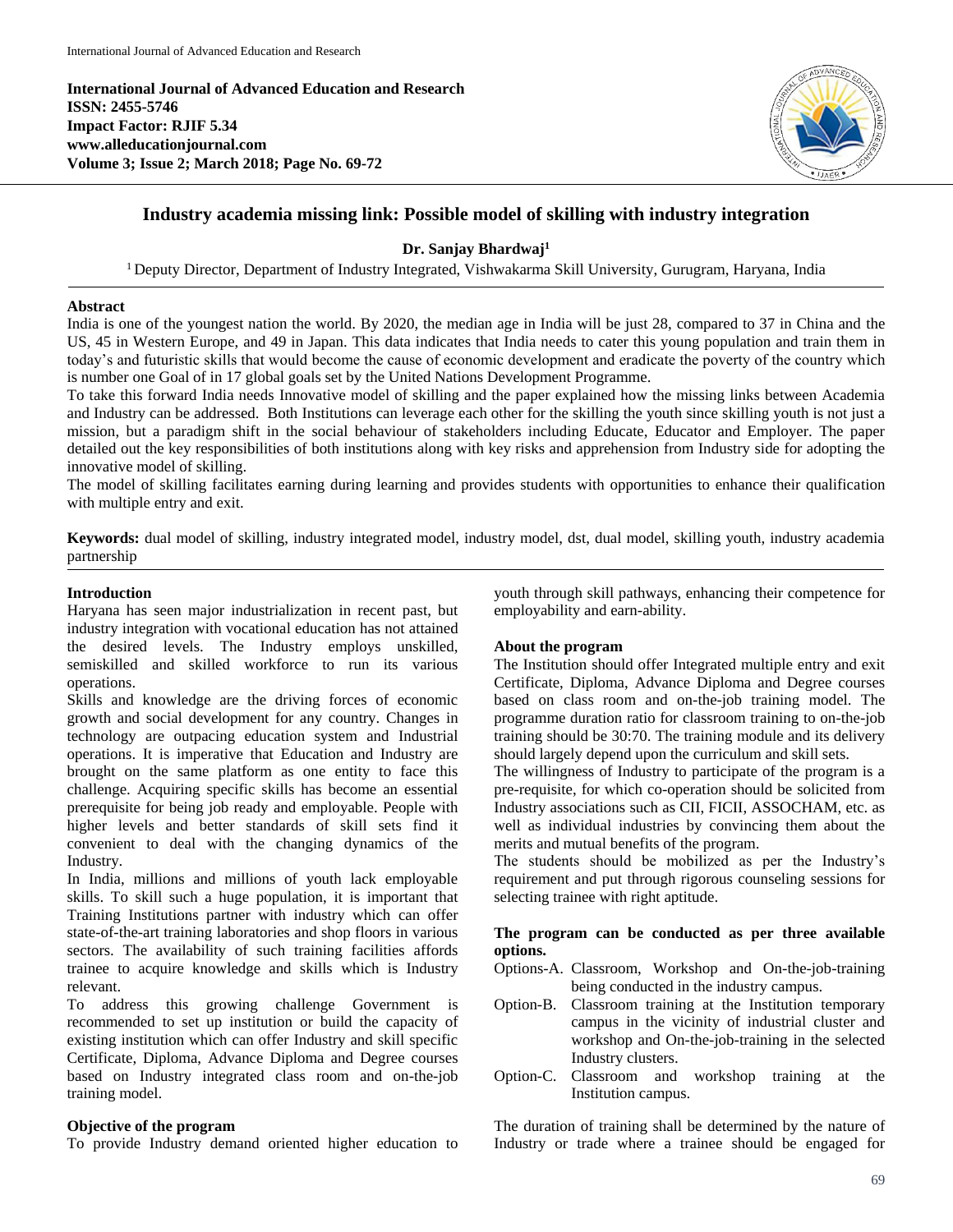receiving training. It will be sole discretion of the University in matters of course design curriculum, content, duration and certification. The Institute should provide certification at each level of threshold of the training.

The program is recommended to run on progressive pathway with assured horizontal and vertical mobility to the students. The performance indicators of the training should be defined and the data captured by mentors/trainers who should be with

the students. The corrective action should be taken as per requirement.

The semester system should be linked with formal education system and assessment should be conducted in the Industry campus in the presence of the respective Institution officials.

The program should be designed after consultation with multiple stakeholders including Industry, NSDA, NSDC and Sector Skill Councils.

# **Table 1**

| Award                   | <b>Duration</b> | <b>NSQFLevel</b> |
|-------------------------|-----------------|------------------|
| Certificate             | upto 6Month     | Level 4          |
| Diploma                 | 1-Year          | Level 5          |
| Advance Diploma         | 2-Year          | Level-6          |
| <b>Graduate Program</b> | 3-Year          | Level-7          |

### **Statement of need**

Youth unemployment is a large problem in India. The lack of skills sets required to perform the jobs at workplace is the major reason for their unemployment.

We have reached out to multiple Industries and Industry

Association including IT/ITES, Telecom, Electronics, Automotive, Healthcare, Textiles, Apparel, Security and many others and obtained the variety of responses including the current and futuristic Job roles. In addition to this, we have validated the our understanding from the secondary research.

| Table 2: Methodology & Program Execution of Dual Model of skilling |  |  |  |  |
|--------------------------------------------------------------------|--|--|--|--|
|--------------------------------------------------------------------|--|--|--|--|

| Area                        | <b>Methodology and Execution</b>                                                                                                |  |
|-----------------------------|---------------------------------------------------------------------------------------------------------------------------------|--|
|                             | To reach out to the selected Industries including IT/ITES, Automotive, Electronics, BFSI, Retail, Retail,<br>$\blacksquare$     |  |
|                             | Textiles & Garments, Solar Energy, Transport and Logistics.                                                                     |  |
|                             | To have regular interaction with Industry leaders.<br>$\blacksquare$                                                            |  |
|                             | To obtain the high demand Job roles and validate from the corresponding data obtained from Youth<br>$\blacksquare$              |  |
| <b>Industry Integration</b> | Aspiration Survey and Sector Skill Councils.                                                                                    |  |
|                             | Preliminary discussion, Feasibility, Scope and Objectives to be agreed.<br>$\blacksquare$                                       |  |
|                             | Ascertain capacity of the Industry to support such program.<br>٠                                                                |  |
|                             | To Sign a MOU clearly defining the demand for next three years<br>$\blacksquare$                                                |  |
|                             | Start working on the curriculum development.<br>٠                                                                               |  |
|                             | To form a committee of Industry leaders and SSC on content development.<br>$\blacksquare$                                       |  |
|                             | To map and integrate the high demand Job roles with the NSQF levels<br>٠                                                        |  |
|                             | A semester wise curriculum should be designed for three years with a progressive pathway<br>$\blacksquare$                      |  |
| Curriculum                  | The program should have 70 to 80% of the OJT while 20 to 30% classroom component.<br>$\blacksquare$                             |  |
| Development                 | $\blacksquare$<br>Each Semester should focus on key learning outcome.                                                           |  |
|                             | The Program to focus on developing on pre-determined vocational skills and ability.<br>$\blacksquare$                           |  |
|                             | Periodic assessment on key learning outcome<br>$\blacksquare$                                                                   |  |
|                             | To sign a comprehensive Agreement with Industry partners.<br>$\blacksquare$                                                     |  |
|                             | Define the candidate qualification pre-requisite for enrolling the candidate in the programme. This includes<br>$\blacksquare$  |  |
|                             | providing a lateral entry to ITI or NSQF or having a bridge course for normal 12th pass out.                                    |  |
| <b>Candidate Selection</b>  | Development of multiple screening test including aptitude, psychometric followed by one to one discussion.<br>٠                 |  |
|                             | To form a candidate selection committee and putting Industry nominated officials.<br>$\blacksquare$                             |  |
|                             | Float a advertisement in the newspaper for test and counseling<br>$\blacksquare$                                                |  |
|                             | Select the candidates in consultation with corporate<br>$\blacksquare$                                                          |  |
|                             | To understand that there are three types of Infrastructure required- Classroom training, Skill Lab with<br>$\blacksquare$       |  |
|                             | Simulators and OJT infrastructures.                                                                                             |  |
|                             | For classroom training the following options should be explored- The Industry training room, nearby Industry<br>٠               |  |
| <b>Capacity Assessment</b>  | Association space and academic colleges and University.                                                                         |  |
|                             | For Skill Lab To sign up with the local ITI and Polytechnic Colleges in the agreed clusters and to do the due<br>$\blacksquare$ |  |
|                             | diligence for invest in the Skill infrastructure                                                                                |  |
|                             | There may be cases where Industry will provide the Skill lab in those cases the options should not be<br>$\blacksquare$         |  |
|                             | explored.                                                                                                                       |  |
|                             | To develop the skill lab according to preferred sectors.<br>$\blacksquare$                                                      |  |
|                             | To engage the Sector Skill councils for lab development<br>٠                                                                    |  |
| On- Campus Training         | To reach out the Industries for opening up their Centre for Excellence for skilled manpower supply<br>٠                         |  |
|                             | To reach out to Government departments to provide the grants for skill lab<br>$\blacksquare$                                    |  |
|                             | To send the batch to Skill lab or to OJT Partner<br>$\blacksquare$                                                              |  |
|                             | To prepare the students for Skills of tomorrow.<br>$\blacksquare$                                                               |  |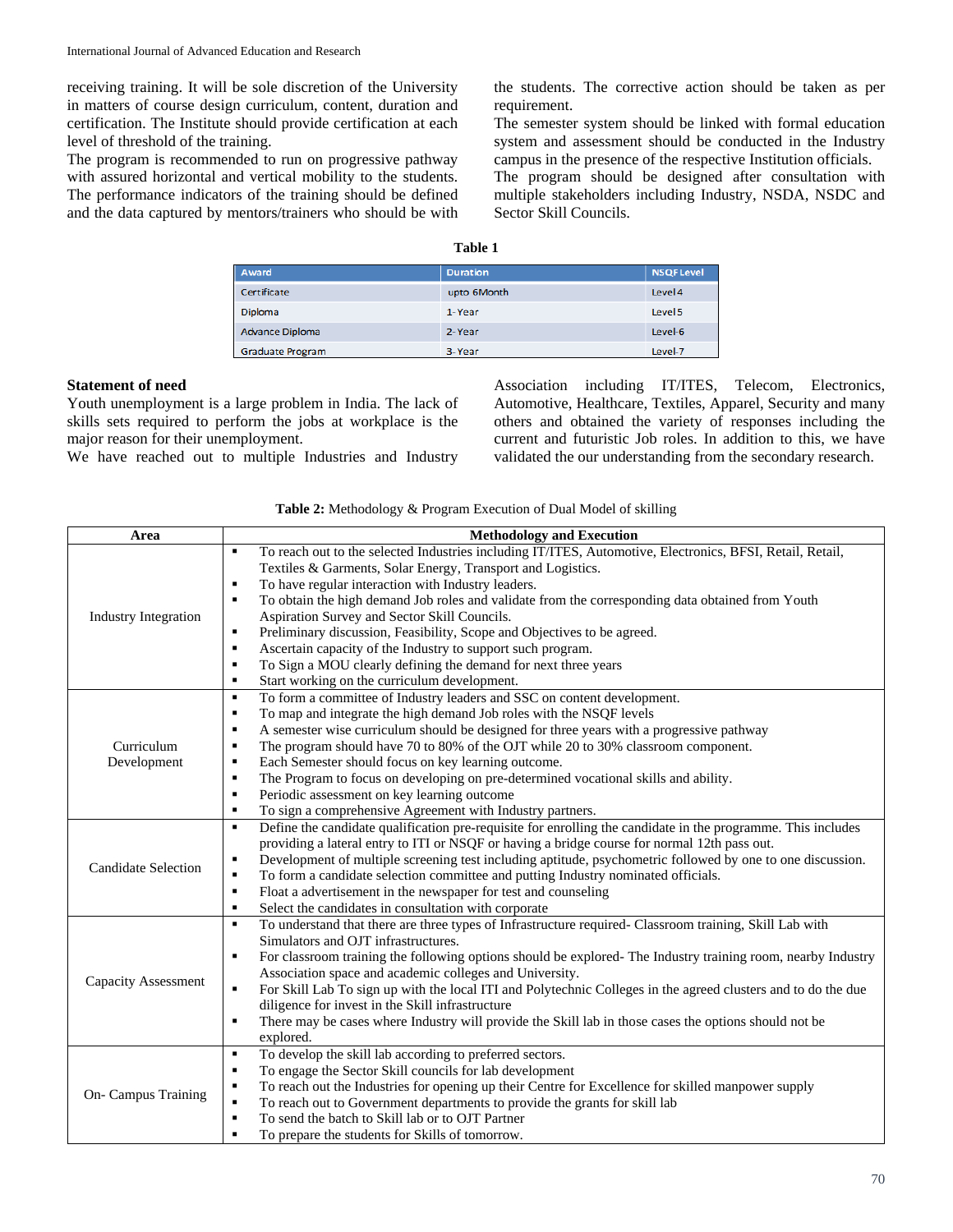| Pedagogy of the          | As per the content developed, to define the classroom and OJT hours of the program<br>٠                                    |  |
|--------------------------|----------------------------------------------------------------------------------------------------------------------------|--|
| program                  | To define the weekly number of days for OJT and classroom (4:2:1)<br>٠                                                     |  |
|                          | Aligned the classroom with OJT and vice versa (OJT pivoted classroom)<br>٠                                                 |  |
|                          | As per the agreed learning outcome, the batches have been handed over to OJT Partner.<br>$\blacksquare$                    |  |
|                          | The first year of the program should focus on the overall development of the candidates.<br>$\blacksquare$                 |  |
|                          | The candidate should invest time in understanding the nuts and bolt of the Organization.<br>$\blacksquare$                 |  |
| On the Job Training      | Time to invest in giving exposure of end to end process and organization<br>٠                                              |  |
|                          | To engage them and indentify the key strength in each of the candidates.<br>$\blacksquare$                                 |  |
|                          | Producing Employable Resource<br>٠                                                                                         |  |
|                          | Ascertain the availability of Trainers and Assessors<br>$\blacksquare$                                                     |  |
| TOT, Assessment and      | Conduct TOT program for Trainers<br>٠                                                                                      |  |
| Examination              | Deploy the Trainers and Assessor in the required locations.<br>$\blacksquare$                                              |  |
|                          | Detail out each process and assign a marks to them<br>$\blacksquare$                                                       |  |
|                          | The exam should be taken at Campus and in the Skill lab under INSITUTION supervision.<br>$\blacksquare$                    |  |
|                          | Aims to monitor the elements of inputs, processes and output of the programme<br>٠                                         |  |
|                          | Evaluation of the program will focus on outcome achieved and impact of the training/OJT on candidates.<br>٠                |  |
| <b>Quality Mechanism</b> | Surprise visits during the scheduled and agreed time slots of OJT/Training.<br>٠                                           |  |
|                          | Setting baseline for the performance indicators and capture data against agreed performance indicators<br>$\blacksquare$   |  |
|                          | Monthly visit, Priority to be given to those places where performance are low on defined parameters<br>٠                   |  |
|                          | Identify industry experienced mentors/ trainers with experience who can mentor the candidates completing<br>$\blacksquare$ |  |
| Mentoring and Career     | training                                                                                                                   |  |
| Support                  | To run the mentorship program as per the calendar<br>٠                                                                     |  |
|                          | To assist the candidates in placement post program completion.<br>٠                                                        |  |
|                          | To constitute a complaints/ grievance cell for the Industry Off Campus Program<br>$\blacksquare$                           |  |
|                          | Comprising of 3 members from one from Industry and two from University<br>$\blacksquare$                                   |  |
| Grievance Redressal      | To provide a fixed time slot for each complainant to express his/her complaint/grievance.<br>$\blacksquare$                |  |
|                          | The detailed modalities should be worked out as per the University rule.<br>п                                              |  |
|                          |                                                                                                                            |  |

## **Risk and mitigation (Stakeholder wise)**

Considering that the program should run outside the University campus, the proposal should come with a robust risks and mitigation plan duly validated from various

stakeholders. Appended below are the key challenges and prepared a mitigation steps. The more challenges should be identified during the pilot project with the Industry.

# **Table 3**

| <b>Stakeholders</b> | <b>Key Challenges</b>                                                                                                                                                                                                                                                                                                                                                                                                                                                                                            | <b>Subsequent Mitigation steps</b>                                                                                                                                                                                                                                                                                                                                                                                                                                                                                                                                |
|---------------------|------------------------------------------------------------------------------------------------------------------------------------------------------------------------------------------------------------------------------------------------------------------------------------------------------------------------------------------------------------------------------------------------------------------------------------------------------------------------------------------------------------------|-------------------------------------------------------------------------------------------------------------------------------------------------------------------------------------------------------------------------------------------------------------------------------------------------------------------------------------------------------------------------------------------------------------------------------------------------------------------------------------------------------------------------------------------------------------------|
| Student             | Limited participation of the student's in selection<br>٠<br>drive<br>Drop- out of the student's post joining including<br>$\blacksquare$<br>disciplinary action on their attitude or self drop out<br>due to personal reasons<br>Student's absence<br>٠<br>The students start looking at limited value in the<br>$\blacksquare$<br>program<br>Students limited engagement in the company<br>٠<br>The student start feeling discriminated<br>٠<br>The students do not perform as per the expected<br>٠<br>outcome | To make the Scheme more attractive byearn and learn<br>models<br>To lay down detailed process for program management.<br>To have a psychometric test for the students during<br>selection<br>A dedicated counselor for multiple programs could also be<br>$\blacksquare$<br>arranged.<br>Institute and Industry can decide a OJT program<br>$\blacksquare$<br>management policy<br>Monthly meeting with stakeholders to have the momentum<br>٠<br>and engagement of the stakeholders.<br>Dedicated SPOC should be appointed who will engage the<br>٠<br>students. |
| Corporate           | The Industry SPOC leave the job<br>$\blacksquare$<br>Industry closes the operations<br>٠<br>Industry not meeting the commitment<br>٠<br>Safety and rights of the students<br>$\blacksquare$<br>Industry hit by financial crisis, sold out etc.<br>$\blacksquare$<br>Industry stops looking at value in the program<br>٠                                                                                                                                                                                          | Due diligence during selection of the Industry.<br>٠<br>Define the process and a detailed sign the agreement with<br>п<br>the corporate.<br>The agreement should detail out the pedagogy and<br>٠<br>outcome based time bound learning.                                                                                                                                                                                                                                                                                                                           |
| University          | Minimizes miscommunication within the student's<br>$\blacksquare$<br>post program completion on their Job security.<br>Content development and keep the content upto date<br>٠<br>and future job roles                                                                                                                                                                                                                                                                                                           | Due diligence at every step<br>п                                                                                                                                                                                                                                                                                                                                                                                                                                                                                                                                  |
| Training            | Acceptability of the program by students, Industry<br>٠<br>and other stakeholders.<br>Safeguard the rights of students<br>٠<br>Engagement<br>communication<br>all<br>and<br>with<br>$\blacksquare$<br>stakeholders<br>Selection of right sectors and Job roles.<br>٠                                                                                                                                                                                                                                             | Due diligence at every step<br>٠                                                                                                                                                                                                                                                                                                                                                                                                                                                                                                                                  |